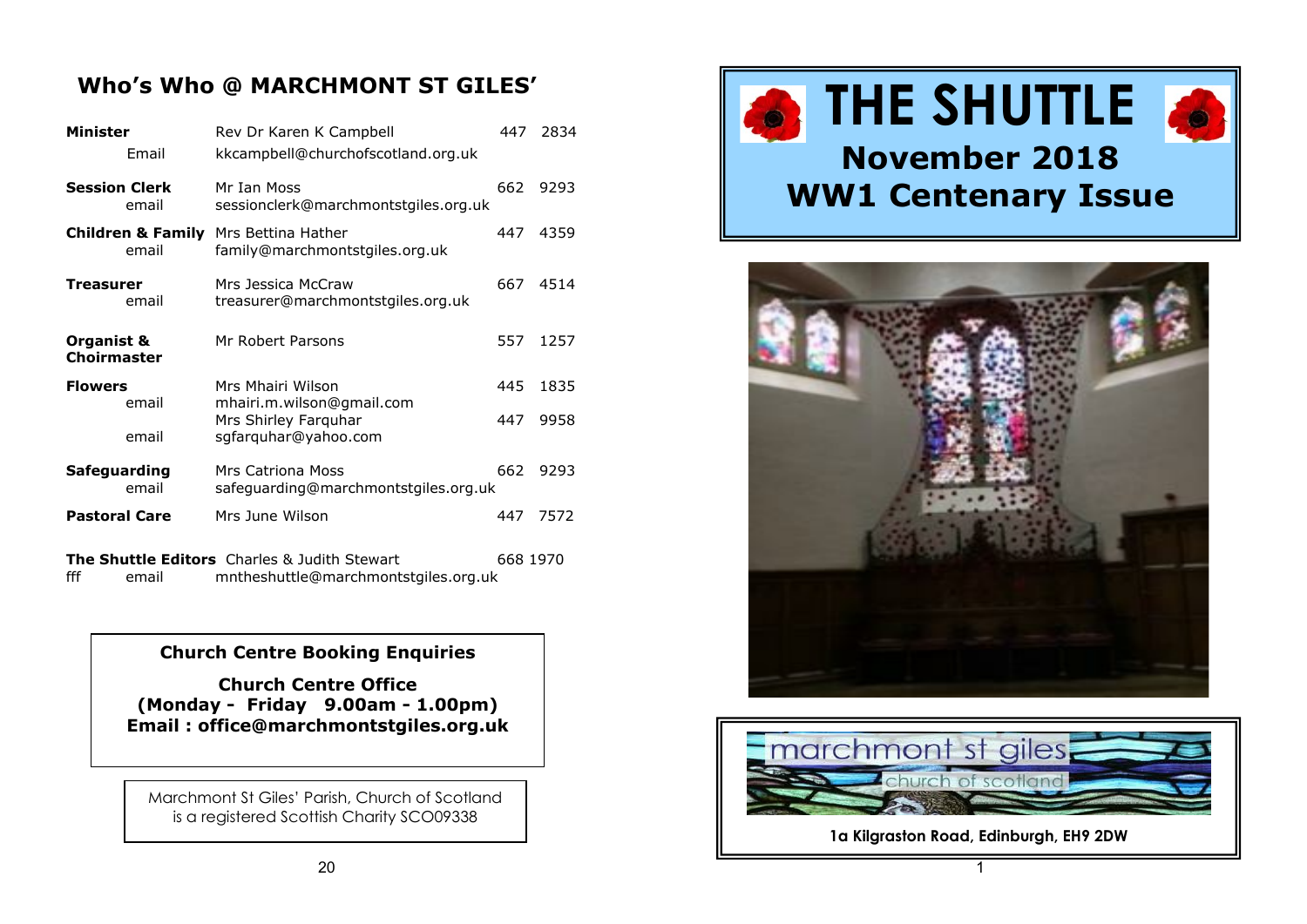#### **Meeting Matters**

#### **Every Saturday**

10 - 12pm Morning Coffee

#### **Every Tuesday**

10.00 Prayers & Reflection South Transept

#### **Every Wednesday**

12.00 Butterflies Plus - Lunch for the over 60's

#### **November**

|    | 11 09.50 Family Service                          |
|----|--------------------------------------------------|
|    | 10.30 Service of Remembrance                     |
| 18 | 09.50 Family Service                             |
|    | 10.30 Morning Service                            |
| 20 | 7.30 Guild - Let's talk aboutUnexpected Journeys |
| 25 | 9.45 High-Lites Teen Group                       |
|    | 9.50 Family Service                              |

10.30 Morning Service

#### **December**

- 2 09.50 Family Service followed by St Andrew's Lunch **Articles for the Christmas/Winter Issue must be with the Editors by today to ensure inclusion.**
	- 10.30 Morning Service
- 3 7.30 Kirk Session
- 4 7.00 Presbytery Meeting at MSG
- 5 9.30 Advent Toddler Church
- 9 09.50 Family Service
- 10.30 Morning Service
- 11 7.30 Guild Christmas in the Air
- 13 7.00 Induction of Barry Hughes at St Mark's Stirling

#### **Front Page**

The display of poppies in Marchmont St Giles' which have been knitted by members of the congregation and the local community to help us commemorate the centenary of the end of WW1

And absolutely finally………

# **A Packet of Cookies**

A young lady was waiting for her flight in the boarding room of a big airport. As she would need to wait many hours, she decided to buy a book to spend her time. She also bought a packet of cookies. She sat down in an armchair, in the VIP room of the airport, to rest and read in peace. Besides the armchair where the packet of cookies lay, a man sat down in the next seat, opened his magazine and started reading.

When she took out the first cookie, the man took one also. She felt irritated but said nothing. She just thought: "What a nerve! If I was in the mood I would punch him for daring!". For each cookie she took, the man took one too. This was infuriating her but she didn't want to cause a scene. When only one cookie remained, she thought: "Ah.. What will this abusive man do now?". Then, the man, taking the last cookie, divided it into half, giving her one half. Ah! That was too much! She was too angry now! In a huff, she took her book, her things and stormed to the boarding place.

When she sat down in her seat, inside the plane, she looked into her purse to take her eyeglasses, and, to her surprise, her packet of cookies was there, untouched, unopened! She felt so ashamed!! She realized that she was wrong…..She had forgotten that her cookies were kept in her purse. The man divided his cookies with her, without feeling angered or bitter.…While she had been angry, thinking that she was dividing her cookies with him. And now there was no chance to explain herself ..nor to apologize.

There are FOUR things that you cannot recover.

The Stone… …after the throw!

The Word… …after it's said!

The Occasion… …after the loss!

The Time… …after it's gone!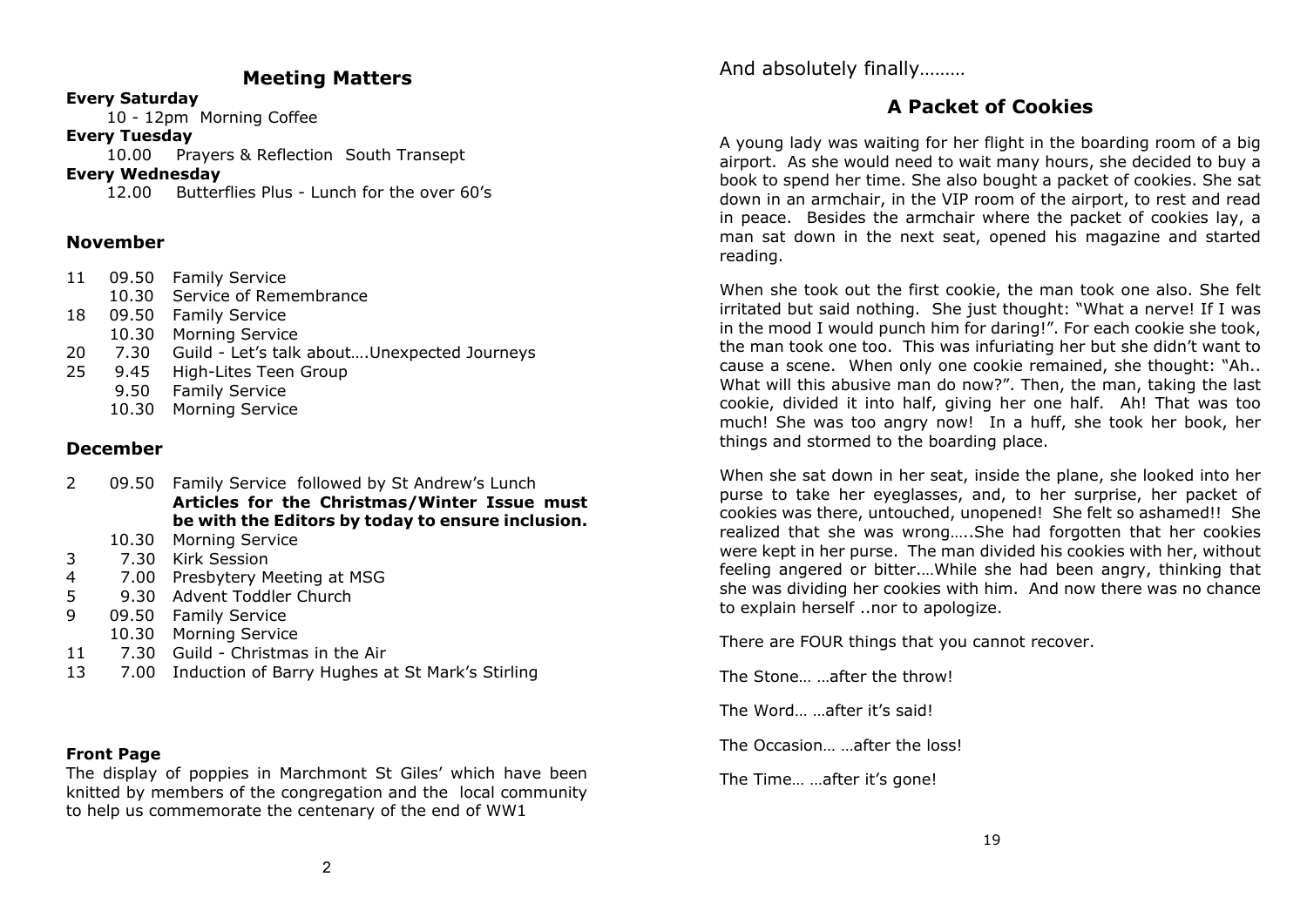And Finally………

……..Words which are still as memorable today

"If ever there is a tomorrow when we're not together... there is something you must always remember. You are braver than you believe, stronger than you seem, and smarter than you think. But the most important thing is, even if we're apart... I'll always be with you."

A.A. Milne, author of Winnie the Pooh

# **Reflections**

The Centenary of the First World War is being accompanied with many events and documentaries about ordinary peoples' experiences of how the War affected them and their loved ones. There were fiancees, wives, parents and children who not only faced the consequences of the death or wounding of a loved one; but also had to live with the War



coming into their own homes when their men were abroad. Then there were the soldiers, sailors and flyers who faced the unimaginable horrors of trench, air and sea warfare. As they returned, they did so in company with the spectre of the Spanish Flu, a land not fit for heroes without employment and in financial peril.

As we come to the Centenary of the First World War, we know that different generations experience and remember very differently because of their experience and background.

If you are older, then you may well have memories of men, who if they heard a car backfire thought that it was incoming mortar fire and would hit the ground for fear of what they thought was coming. There will also be memories of parents of grandparents and the living consequences of trying to re-establish living in the aftermath of the death. Then there was also another death; when a husband returned with war experiences which significantly changed them and trying to work out how to accommodate and respond appropriately to their wounds, seen and unseen.



If you are younger, you may have heard stories, but not seen and heard and experienced the reality of day to day living in the aftermath of war. You may be one of those schoolchildren who have been fortunate to visit the war graves and see the immensity of the loss and sacrifice and hear the stories of some of those whose

lives were extinguished in time of war.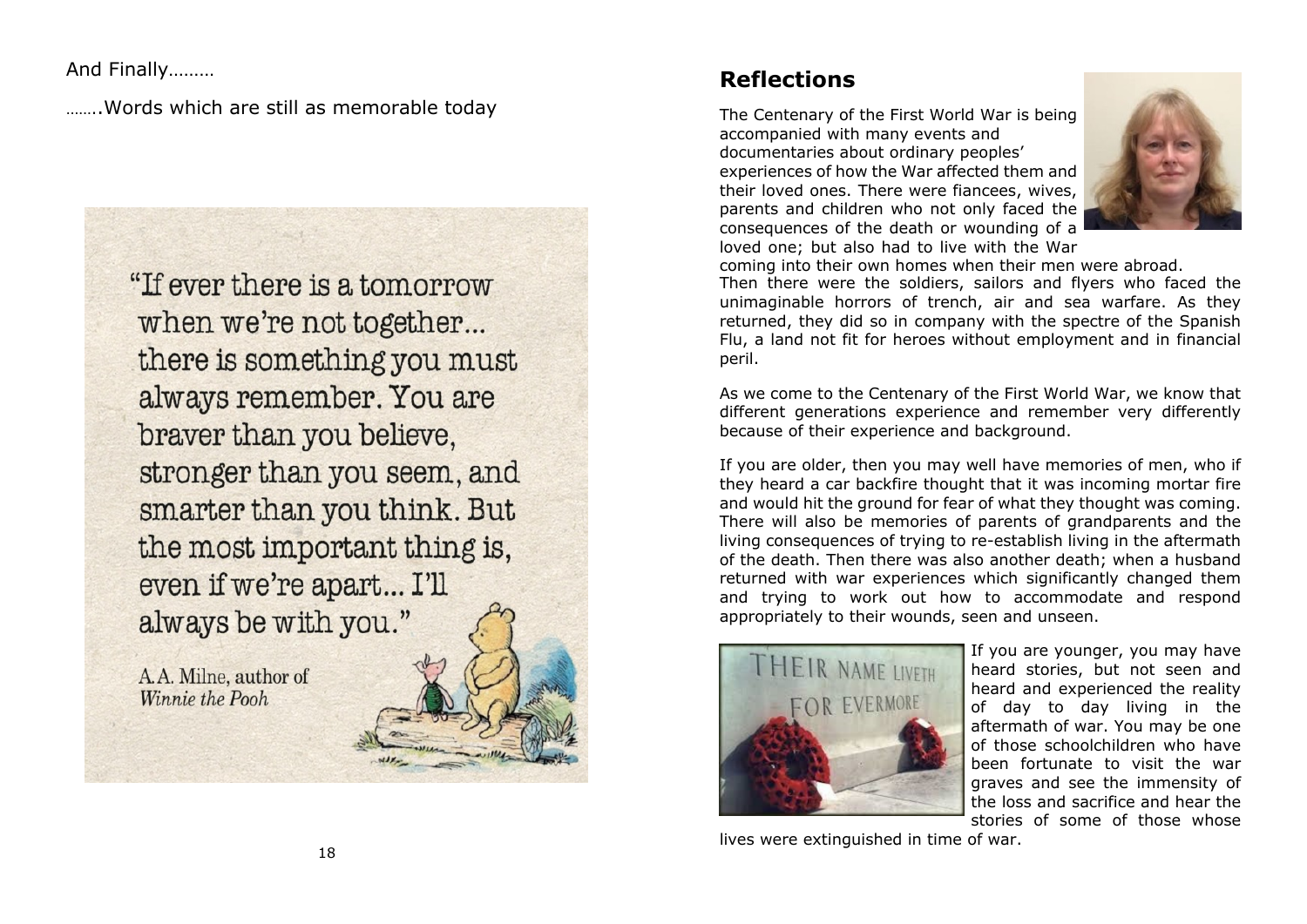The churches had an important role to play and the care which they provided post war was very important. That care is still our responsibility today and we still have an important part in promoting peace and respect with our communities.

Remembrance comes from the Greek Word which means to bring to present significance. We are not meant to live in the past; but in honouring those who paid the ultimate sacrifice, particularly those we never knew; their stories, the aspects of their characters and their service, we are called to stand in solidarity and be committed to try and work for a world without war.

# Karen K Campbell

#### **Why are different colours of Poppies hanging in the church?**

The red poppy is the most famous symbol used to commemorate those who sacrificed their lives in World War One and conflicts that followed and this year's poppy has "2018" printed on it in gold. Wearing a poppy was inspired by the fields of poppies that grew where many of the battles were fought and the poem, In Flander's Fields written by John McRae in 1915 really connected with those left behind. The poppy was adopted as a symbol by Field Marshall Douglas Haig who was a founder of the Royal British Legion. The red poppy represents remembrance and hope.

Some people feel that the red poppy glorifies war and conflict so instead they might choose to wear a white poppy. The white poppy is handed out by a charity called Peace Pledge Union, which promotes peace. The white poppy commemorates people who died in conflict, but focuses on achieving peace and challenging the way we look at war.

The purple poppy is often worn to remember animals that have been victims of war. Animals like horses, dogs and pigeons were often drafted into the war effort, and those that wear the purple poppy feel their service should be seen as equal to that of human service. (See page 12)

These other poppies can be worn alongside the red poppy.

The French use a blue cornflower instead of the poppy as it is a national symbol in France



A huge Thank You to everyone who contributed in any way to producing our wonderful display of Poppies which is shown on the front page of this Issue.

The Nativity will take place on Sunday 23rd December and Bettina would be very grateful if you could let her know your availability to help her plan scripts, parts and costumes.

Our neighbours at St Catherine's Argyle are hosting a nation-wide Quiz Night in aid of Tear Fund on Saturday 18th November at 7pm. They would be delighted if you would like to join them.

Butterflies Plus will be offering its annual Christmas Lunch at 12.30pm on Wednesday 19th December. Bookings will be open soon and we would be delighted if you bring a friend.

The Flower Convenors will be available with the flower calendar on Sundays 11th and 18th November if you would like to donate flowers on a special date or volunteer to join the flower arranging rota.

A Roll of Remembrance photographic exhibition of Warrender Church will be on show in the Church Centre. Thanks to Chris Stewart for allowing us to use one of his university projects.

> You may have noticed a perspex silhouette of a "Tommy" soldier in one of the pews on All Saints Sunday. "There But Not There" is the 2018 Armistice project for the  $\phi$ harity "Remembered ". These statues aim to help us  $\sqrt{r}$ emember those who gave the ultimate sacrifice, educate future generations as to why they did and heal those who are still suffering from wounds that have not healed, both mentally and physically.

Profits are being shared among several charities who support our troops past and present

# THERE BUT NOT THERE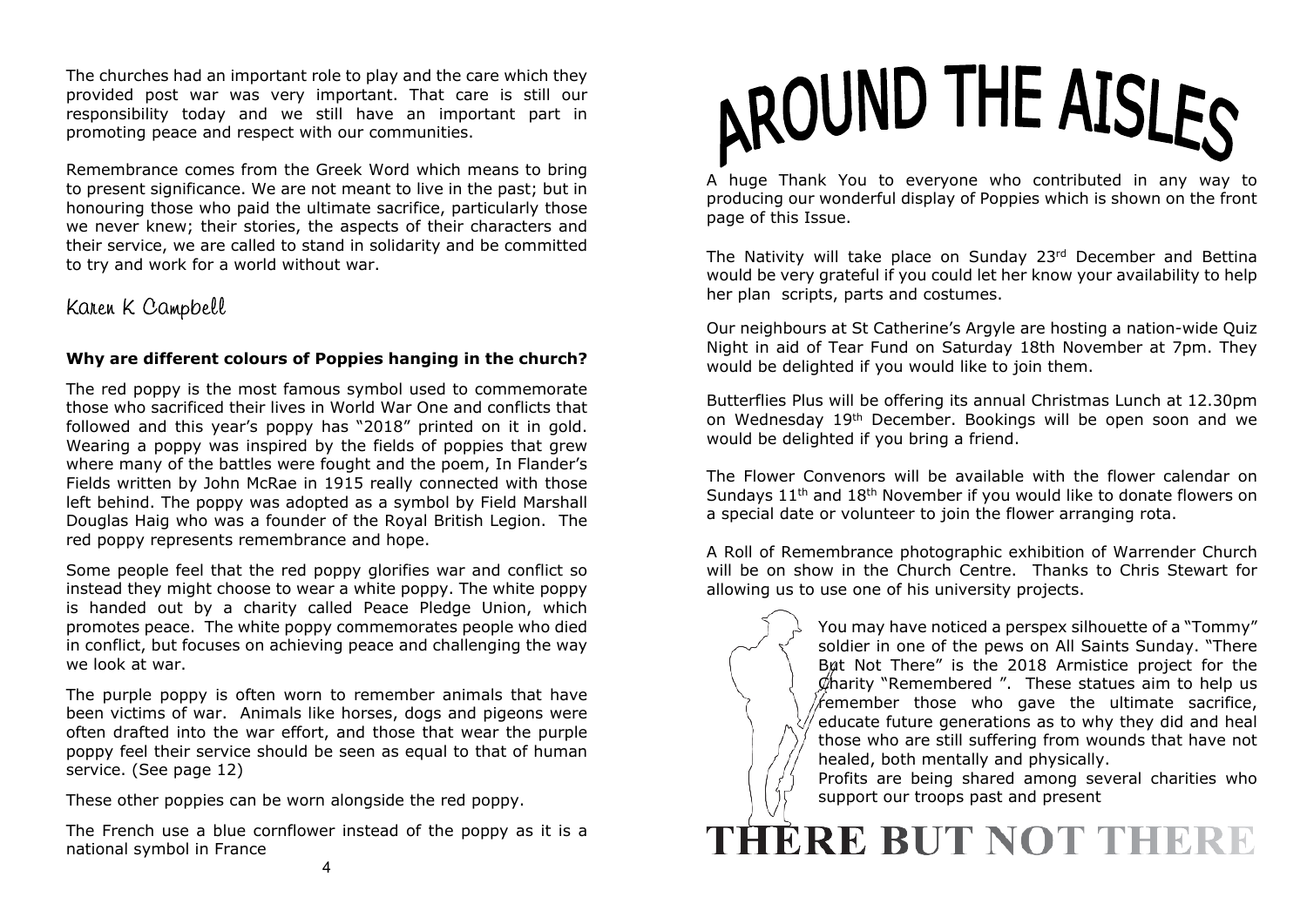THE SPIRIT OF **CHRISTMAS** PLEASE HELP IF YOU CAN

Christmas advent calendars might be the last thing on your mind just two weeks into November but there is one type of calendar you can start thinking about right now.



**The Reverse Advent Calendar.** Last year this idea was launched urging us to put away an item a day in a box, (you could cover it in Christmas paper) to create an "Advent Calendar Box" to help those who are less fortunate than ourselves often through unforeseen circumstances in life.

Rather than getting a treat every day in the run up to Christmas, please put one essential item, such as canned or dried goods, pet food, nappies or personal hygiene products, into a box every day for 25 days instead. **The cost of a small bar of chocolate will buy a tin of soup and a large latte would buy enough pasta and sauce to provide a meal for a family of four.** One or two treats wouldn't go amiss but the emphasis is on providing necessary items.

Starting in November means the box will be ready for delivery in mid December and can be donated ahead of the festive period allowing the recipients the relief of knowing that they will have supplies. Though the idea of delivering a box on Christmas Eve has a Yuletide romanticism attached, it's not very practical for the people who need the emergency supplies, so collecting during November and handing everything over in early December is really important. Of course, food poverty doesn't just occur at Christmas, so donations are very welcome in the New Year (and the whole of 2019).

Marchmont St Giles' has been supporting Richmond Craigmillar Church for the last couple of years and this would be very much appreciated by them. If you just want to contribute a couple of items then we will still have the donation box available in the Church Centre and all items are gratefully received.

# **CHURCH FAMILY & PARISH NEWS**



Many congratulations to Barry Hughes, one of our former students, who has been called to St Marks's Church, Drip Road, Raploch, Stirling as his first charge. His induction will take place on Thursday 13th December at 7pm. If you would like to go then please let the office know so that numbers can be given to St Mark's.

Barry was also the leader of our Beavers' Pack and his departure to Stirling leaves a huge gap. A new leader is in the pipeline but help is required on the Executive Committee along with some general support so please consider whether you could help.



Congratulations also go to three of our Meadows Explorers Scouts Leaders who were recently awarded the following:

Alison Gamble - Award for Merit

Judith Wood - Award for Merit

Colin Anderson - Chief Scouts's Commendation for Good **Service** 

Katherine Taylor, another of our previous students, is enjoying her probationary placement with Rev Neil Gardiner at Canongate Kirk.



**We give thanks for the life and service of :**

Margaret Thomson, a member of the congregation, who died on the 2nd of November.

| <b>Helping to make MSG tick</b> |                |                |                        |  |  |  |  |
|---------------------------------|----------------|----------------|------------------------|--|--|--|--|
| <b>November</b>                 | <b>Flowers</b> | <b>Coffee</b>  | <b>Beadle</b>          |  |  |  |  |
| 11 <sup>th</sup>                | Judith Stewart | Helen Bennett  | Jessica McCraw         |  |  |  |  |
| 18 <sup>th</sup>                | Joan Ellam     | Eileen Dickson | M Affolter/A Laing     |  |  |  |  |
| <b>25th</b>                     | Mhairi Wilson  | Joan Wareham   | Jessica McCraw         |  |  |  |  |
| <b>December</b>                 |                |                |                        |  |  |  |  |
| 2 <sub>nd</sub>                 |                | Ann McGhie     | <b>Charles Stewart</b> |  |  |  |  |
| <b>gth</b>                      |                | Liz Mack       | M Affolter/A Laing     |  |  |  |  |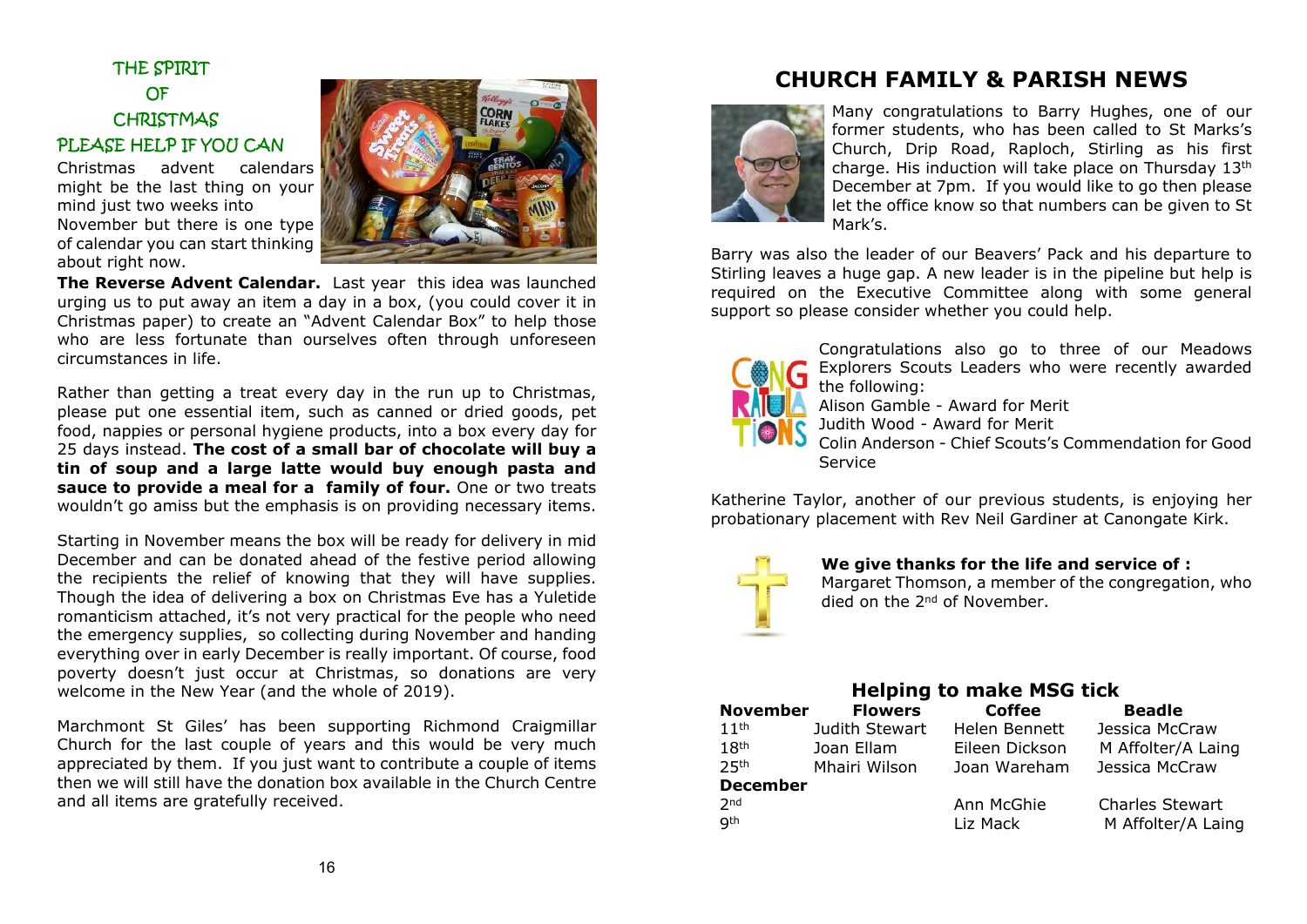#### **YEAR OF YOUNG PEOPLE**

## **WILLIAM WATT - OUR STUDENT PLACEMENT**



I was born and brought up in Port Seton and started going to church at the age of 5 with my Grandmother, and church life has been a huge part of my life ever since. My family were all quite musical and I learned to play the accordion from a wee boy. Eventually I started playing the

organ at my home church, Cockenzie Old parish, and well the rest is history. I spent 35 years teaching music, and as a church organist. I became organist at South Leith Parish church, in 1993 and spent 25 years there helping in the ministry of music, and leading the choir.

I did a theology degree at New College, and a Masters at St Andrews in theology and church music. This led me to go to Zambia in 2016 where I taught the history and theology of the reformed church's hymnody, to the candidates for the ministry of the United Church of Zambia. However I felt that God was calling me to a change in direction, and that it was time for me to give service to the church as a minister of word and sacrament, God seemed to be showing me a new way forward, and telling me that I could have something worthwhile to give to ministry.

So here I am with you at Marchmont St Giles', on what is now my third placement. Previously I was at Longniddry and Gladsmuir, and over the summer I did a full time placement in NHS Fife, where I was based at Queen Margaret hospital, working in the department of spiritual care and I also spent 10 weeks on chaplaincy work in and around Fife. I've now been at Marchmont for nearly four weeks, and I'm really enjoying being with you, and learning about all the wonderful things going on in and around the church, and I'm already starting to feel at home.

I know I will learn a lot from my time with you at Marchmont St Giles, a church which is striving to be at the heart of its community. I am looking forward to the next few months with you and, if I've not spoken to you already, I'll speak to you soon!

During the recent Presbytery meeting, the World Mission Convenor asked us to share some of their materials with the wider community.

The following prayers come from young people from around the modern world but would be just as relevant to young people 100 years ago:

*Areeb is 12 years old, an asylum seeker from Pakistan living in Glasgow.*

"Thank you for the love and support of family and friends and for a place to stay and food to eat. We remember the people that don't have food and shelter, and the people of the world who are suffering because of terrorism."

*Lydia Mwale Kaluwa is a midwife and a nursing tutor in Malawi.*

"God be with all the youth facing disease, war and natural disasters. Lord Jesus give them your love and peace that they may find solace in you alone. May you be their light as they face their challenges."

*Ruben Pradeep Rajendran is studying theology in Sri Lanka.*

"God of life, we thank you for the gift of life. As we are living in a post-war situation we remember and pray for every youth and child who has undergone hardships and trouble during and after wr. Help your children to experience your grace and to renew their lives."

*Rahbot is 9 years old from Eritrea and attends St Andrews Refugee Service based in Cairo which seeks to improve the lives of refugees.*

"Dear God, I pray that the children of the world are not alone. I pray that the children will not be angry with their friends. I pray that the children will be happy."

*Karabo Mamabolo II is a graphic designer in South Africa.*

"Lord I pray that you raise young people who will be bold and courageous in contesting injustice and partake in healing the world."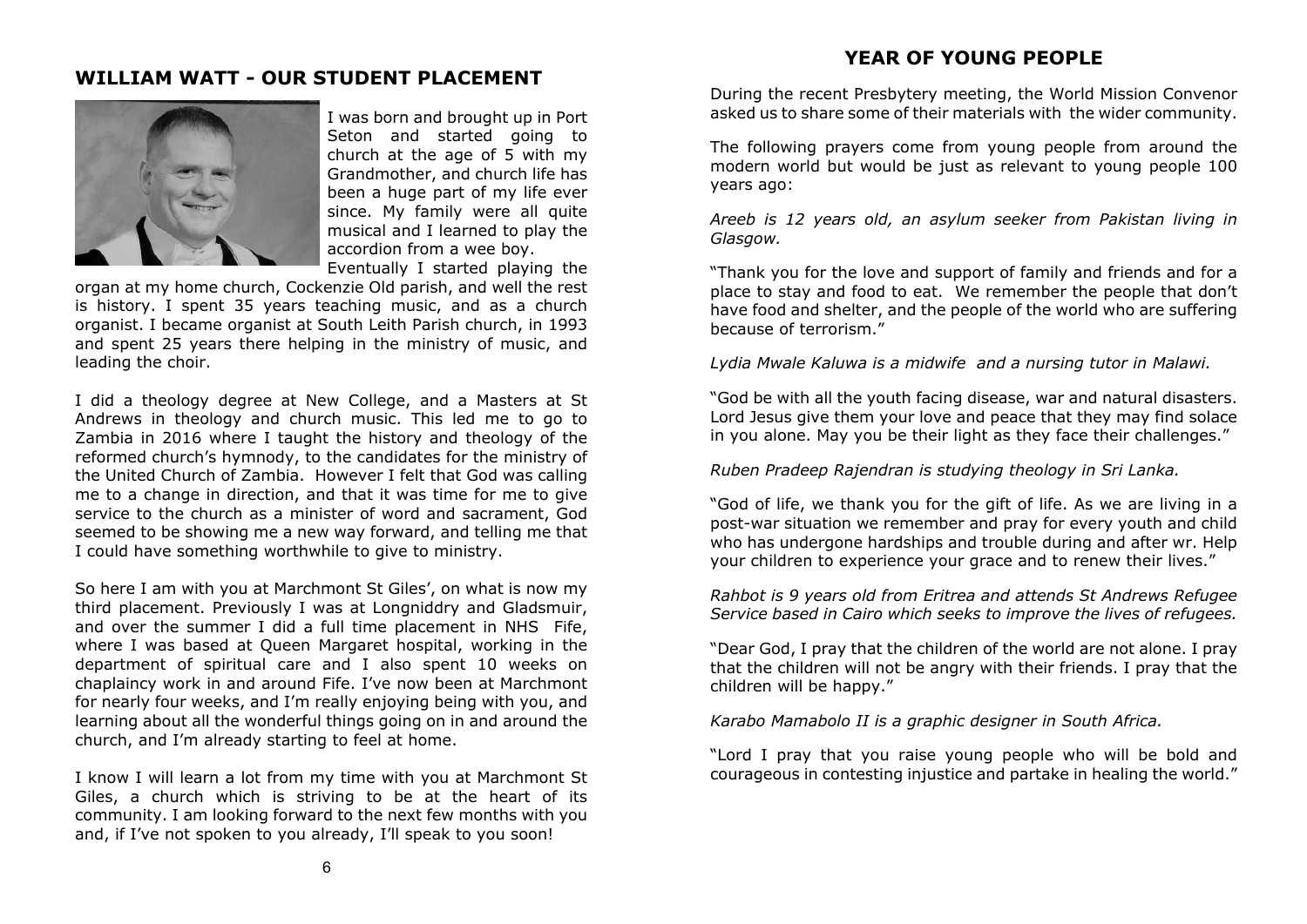## **FAMILY FOCUS - NOVEMBER 2018**

**The theme of our recent Kids club for primary aged children was 'Grow, Grow, Grow!' where we engaged with the parables of the sower and the mustard seed.**

We made lovely "soil" cakes (chocolate cornflakes), leaf keyrings and cress crops, as well as games, challenges (including a representation of a growing plant that turned into a giraffe!) and an extra version of the story via Lego!



We came away remembering that we are all growing with and into God no matter how old or well used to God we are. We are all growing as ourselves too; something that maybe as adults we can forget sometimes in the busy-ness of everyday life. It has certainly prompted me and other adults in the team to think about what 'weeds' or 'stony ground' we have to deal with in our lives to draw nearer to God.

Growing together and growing near to God is central to the work we do here with children and families, so I would like to take this opportunity to thank those that are involved in groups like Kids Club, Sunday mornings etc that support and nurture them. There is always room for more of you!

#### **Toddler Group is enjoying its 'new' time slot of 9.30-11.30am**

each Thursday and we are delighted that one of the Grandma's is taking the cupboard in hand for us ready for some new-to-us toys waiting in another Grandma's house! If you or someone you know has small children, come along and meet the lovely families of all shapes and sizes that come along each week.

**And in other news,** we would like to congratulate some of our younger flock for their various achievements recently:

Holly Anderson has been elected Digital Leader of her P7 year group in school, championing all things digital following her presentation and voting process and Joel Hather achieved 2 personal bests in his first official swim gala. Elizabeth Beattie has made her Brownie promise and Amelia Hather her Beaver promise, so we look forward to seeing them in their official kit for the first time this Remembrance Sunday. Well done to all!

#### **Bettina**



# **Fundraising for the New Development**

Cornerstone are now working on raising a large sum of money on our behalf BUT there is still lots of work for us to do.

We need some volunteers to help fill in applications for some medium level fundraising

We need volunteers to help plan and deliver specific fundraising events, including The Meadows Festival, a luxury Fashion and Pamper Event, a Gardening/Plant Event, Musical Evening, a Church Sale and a "Bake-Off". All suggestions are very welcome.

#### **We need your support !**

Fundraising continues to grow apace with over  $E900.00$  raised by the sale of home-made goodies. Production is underway to produce small Christmas gift hampers, individual Christmas Cakes, Reindeer Hot Chocolate and lots more. Items will be available at the **St Andrews Lunch which will be held on Sunday 2nd December** after the service.

The menu will have a Scottish twist and we ask you to donate the cost of Sunday Lunch towards our fundraising efforts.

Our personalised pens have arrived in a variety of colours and have a very useful stylo on the end. They are available to buy from the Office and the Cafe and are very reasonably priced at £1.99. Already selling well so don't miss out. All profits go to our fundraising efforts - everyone needs a nice ben!!

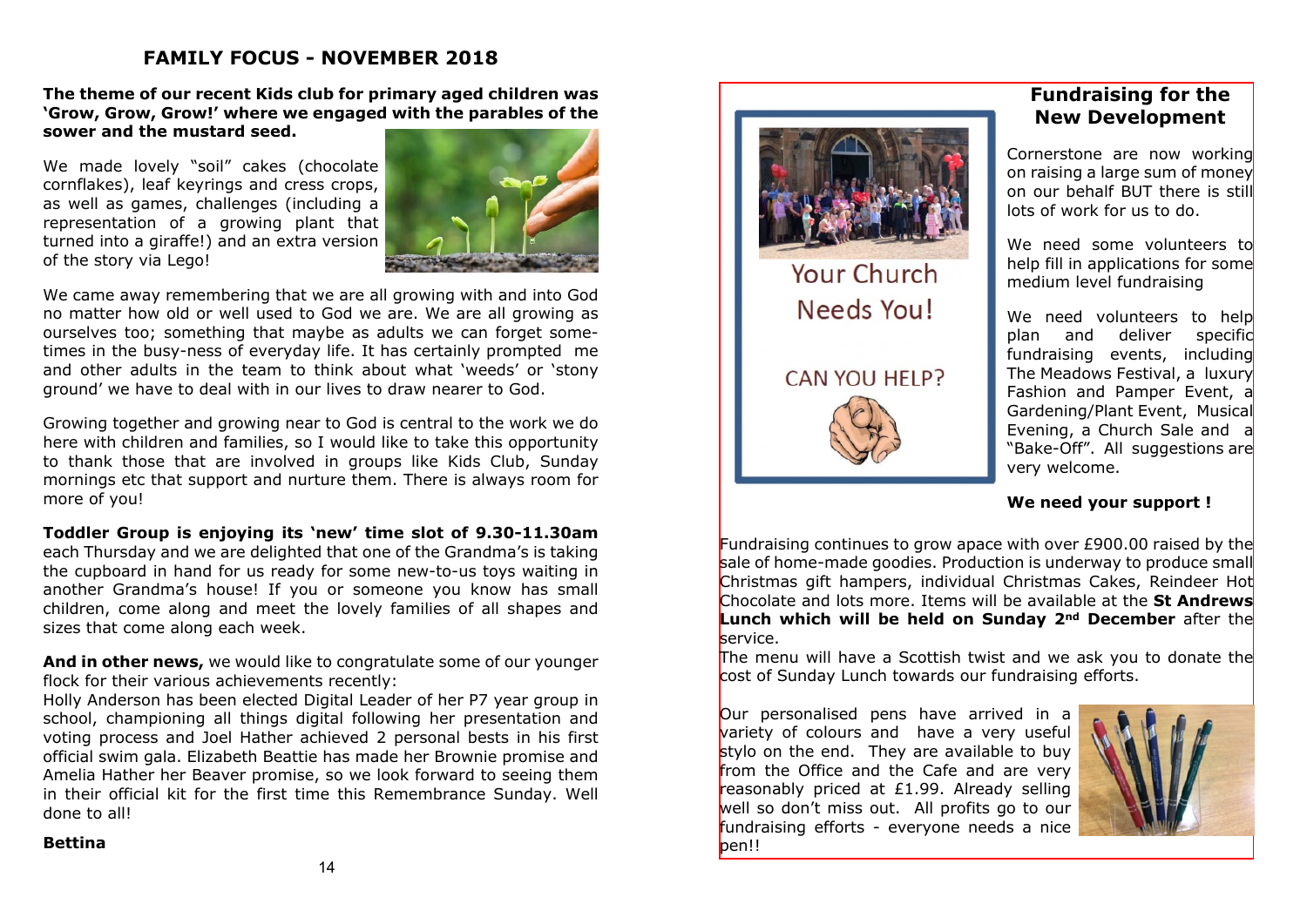# **GUILD TILL JANUARY 2019!**



In October, we enjoyed hearing about Sleep Scotland and The Yard, and look forward to a visit from Rock Trust's Nightstop on November 6th.

Please join us on **November 20th and December 11th at 7.30** when we have meetings entitled, respectively, Let's talk about ... Unexpected journeys, and, Christmas in the air...! (with a Christmas lunch in between!)

Our first meeting of 2019 will be on **January 15th, at 2.30 p.m**. in the St. Giles Room, (**note change of time and room**) when we will be hearing from our local Community policing team.

Early Christmas greetings from all Guild members, to all old friends and indeed a warm welcome awaits any newcomers!

#### **Christmas Gifts**

Due to our Nativity & Gift Service being so close to Christmas it will be to late to distribute the gifts to the schools in Niddrie and Craigmillar as we did last year. **Everyone** is invited to bring a gift and they need to be with us by December 16<sup>th</sup> at the latest as the schools close on the 21st December. Therefore please bring in a **NEW** gift for a child and mark whether it is for a boy or girl and for which age group it is suitable. The Head Teachers from these schools were so grateful and delighted at your generosity.

Last year several bikes were donated to the schools for the children and, to demonstrate the difficulties which the schools face, they were handed out at a public assembly as parents had been known to sell the children's presents to get drugs and alcohol and pretend the children had not been given the bikes - this way everyone knew who got what and it ensured the children got their Christmas present

**KIRSTY NOBLE** is holding a Christmas Craft Sale selling Christmas Cards and Tree decorations in the Church Centre after the Service on the 25<sup>th</sup> November. Kirsty is one of only 10 young people selected from across Scotland through the Girl Guide International Opportunities Scheme to travel to Mexico in the summer of 2019. The Funds she raises will support a Girl Guide Education Project for young girls in Mexico. She would really appreciate your support.

#### **Who is Scotland's Skating Minister? And what is his connection with the slave trade?**

The Reverend Robert Walker is the answer to the first question. From 1784 until his death in 1808, Robert was minister of Edinburgh's Canongate church. As a young boy Robert had learned to skate on the frozen canals of the Netherlands where his father had been minister at the Scots Kirk in Rotterdam. Robert became a member of the Edinburgh Skating Club. The Club met on Duddingston Loch and Robert's skating elegance was captured by the artist, Henry Raeburn.

To answer the second question, Robert's connection with the slave trade, let me take you to Elmina Castle on Ghana's Gold Coast. For the better part of three hundred years, Elmina Castle was one of the principle points of departure for the slave trade. Hundreds of thousands of young African men, women and children were captured, shackled together in the castle's dungeons, herded onto specially built slave ships, and taken across the Atlantic. Like Auschwitz or Srebrenica, Elmina Castle reeks of unimaginable human horror.

At Elmina Castle Robert Walker is honoured as one of the people who campaigned against the trade in human misery. Robert Walker was the epitome of an establishment figure and yet against the vested interests of many in Edinburgh and beyond, in 1788 Walker persuaded the Presbytery of Edinburgh to petition Parliament to end the slave trade but it wasn' until 1807 and 1833 the Slave Trade and the Slave Abolition Acts were passed outlawing slavery throughout the British Empire.

On one of the dungeons at Elmina Castle where difficult prisoners were left to starve to death there is a plaque which includes these words;

May humanity never again perpetrate such injustice against humanity. We the living vow to uphold this.

Seeking to resolve the horrors of the slave trade of his day Robert Walker took that vow seriously.

As we become aware of the horrors of human trafficking today, will we take it seriously too?)

(Taken from an article written by the Very Rev Russell Barr)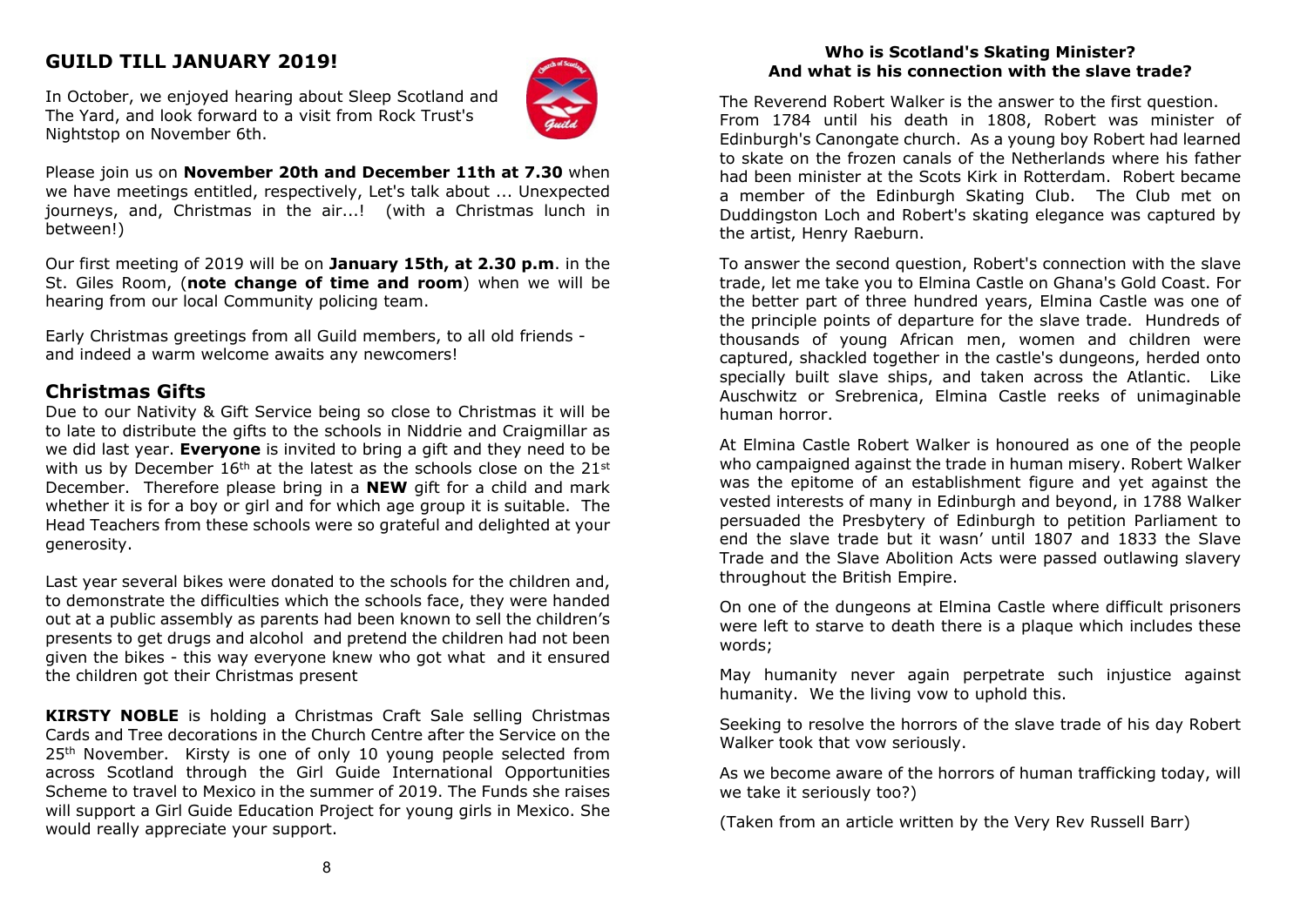## **MORE FORGOTTEN HEROES**

During the war, millions of animals were used in many different roles to help soldiers in battle and those at home. Before 1914, wars had mainly been fought by cavalries but both sides soon realised men on horses could not win the war in the trenches, so they were used for transportation instead. Ambulance horses carried wounded soldiers and artillery horses carried weapons, ammunition and other heavy

loads and they had to be strong.

Allied cavalry troops' horses are being lowered down in a sling onto the quayside as they arrive in Salonika. One million horses were sent to war only 62,000 returned.



Dogs were some of the hardest and most trusted workers in World War One. The most popular dogs were medium-sized - Doberman Pinschers and German Shepherds. Sentry dogs stayed with one soldier or guard and were taught to give a warning sound such as growling or barking when they sensed a stranger in the area or close to camp. Many Dobermans were also used as sentry dogs. Casualty dogs were trained to find wounded or dying soldiers on the battlefield. They carried medical equipment so an injured soldier could treat himself and they would also stay beside a dying soldier to keep him company.

Animals were also often the most reliable way to carry messages. 100,000 carrier pigeons were used as messengers during the war. Pigeons always flew home when released, so the troops made sure the pigeons' nests were in places they needed to send messages. Records say pigeons delivered 95% of their messages correctly. Pigeons were kept at military bases and even in old London buses, which were brought over from England.

There are many stories of animals who became companions to soldiers during World War One. Winnipeg, known as Winnie for short, was an American black bear who was a mascot to Canadian soldiers. The Canadians gave Winnie to London Zoo in 1914. The writer AA Milne took his son Christopher Robin to see Winnie at the zoo and Christopher liked Winnie so much, it inspired his father to write the famous series of stories about Winnie the Pooh.

# **A Lasting Legacy from the Home Front THE FORGOTTEN HEROES**

The First World War saw a marked shift in the role of women within society as the demands of the War Effort helped advance women's rights and opened the door to opportunities that were previously seen as traditionally male. One of those areas was in munitions factories, like HM Factory Gretna, which was also known as 'The Devil's Porridge'. It produced more cordite than every other munitions factory in Great Britain put together.

Built in 1915, the largest of all the UK's munition factories it stretched 12 miles from Mossband, in Cumbria, to Gretna and Eastriggs, in Dumfries and Galloway. The factory required its own power source, water supply and narrow gauge railway to move materials and supplies.

By 1917, 11,576 women worked at The Devil's Porridge.

Hundreds of chemists, explosive experts and engineers were recruited from across the Commonwealth to organise and manage the production of RDB cordite, which was an alternative to the gunpowder British forces used at the time.

The vast majority of the work-force was made up of young women who travelled from across Britain. They mixed this devil's porridge and in doing so got their own nickname – 'Canary Girls' – as their skin would turn yellow from the sulphur. Sadly, many of the Canary Girls would make the ultimate sacrifice as they supported the War Effort.

They said you could see them coming for miles, out of the factories, down the streets and getting on buses. Their hair bright ginger with faces that glowed in the dark and skin a lurid shade of yellow. These were the 'Canary Girls' – women whose skin and hair was dyed from working with the sulphur and packing ammo in the munitions factories. Sadly, the colour change wasn't just cosmetic.

The toxic chemicals penetrated deeper, which caused some of the women to give birth to babies with toxic, sallow skin. They were literally giving their lives to the cause and for just half the salary of their male counterparts. The Canary Girls suffered from burns, nausea, skin rashes, coughs and chest infections all caused from sulphur and TNT poisoning. With the risk of explosion and toxic atmosphere many brave women lost their lives working in munitions factories like The Devil's Porridge.